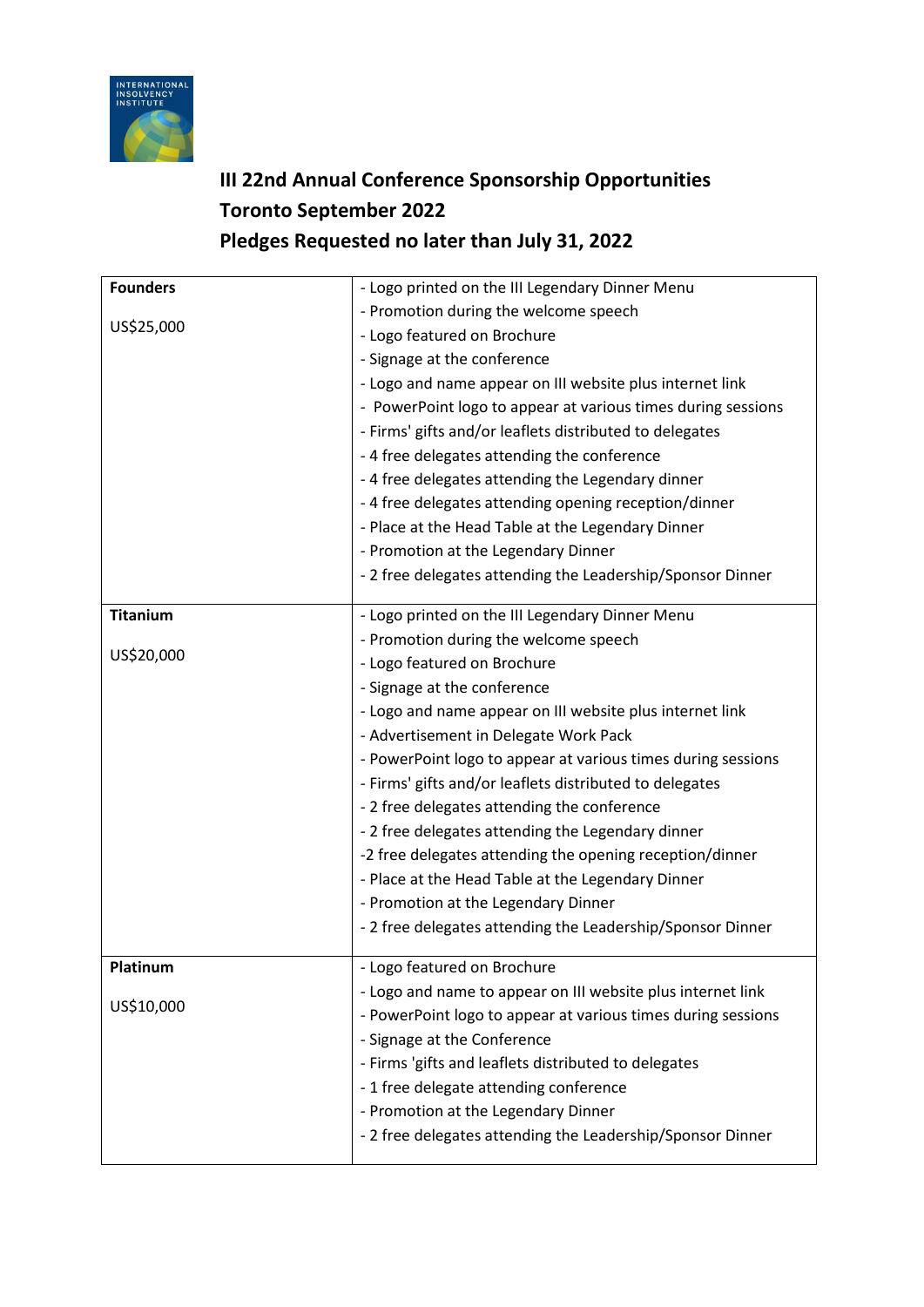

## **III 22nd Annual Conference Sponsorship Opportunities Toronto September 2022 Pledges Requested no later than July 31, 2022**

| Gold                 | - Logo featured in Brochure                                      |
|----------------------|------------------------------------------------------------------|
| US\$5,000            | - Logo and name appear on III website plus internet link         |
|                      | - Signage at the Conference                                      |
|                      | - PowerPoint logo to appear at various times during sessions     |
|                      | - Firm's leaflets displayed at welcome desk                      |
|                      | -1 free delegate attending conference                            |
|                      | - Promotion at the Legendary Dinner                              |
|                      | - 2 free delegates attending the Leadership/Sponsor Dinner       |
| <b>Silver</b>        | - Logo featured in Brochure                                      |
| US\$2,000            | - Logo and name to appear on III website plus internet link      |
|                      | -Signage at the Conference                                       |
|                      | - PowerPoint logo to appear during sessions                      |
|                      | - Firm's leaflets displayed at welcome desk                      |
|                      | - Promotion at the Legendary Dinner                              |
| <b>Bronze</b>        | - Logo featured in Brochure                                      |
| US\$1,000            | - Firm's leaflets displayed at welcome desk                      |
|                      | - Signage at the Conference                                      |
|                      | - Promotion at the Legendary Dinner                              |
| <b>Media Partner</b> | In exchange for at least 3 online and/or print advertisements of |
|                      | the conference:                                                  |
|                      | - Logo featured in Brochure                                      |
|                      | - Firm's leaflets distributed to delegates                       |
|                      | - Signage at the Conference                                      |
|                      | - Promotion at the Legendary Dinner                              |
|                      | - 1 complimentary Press pass to the conference                   |

For more sponsorship information please contact Shari Bedker, shedker@iiiglobal.org, 434-939-6003.

We appreciate everyone's support for the III's 22nd Annual Conference and our leading Projects and

Initiatives.